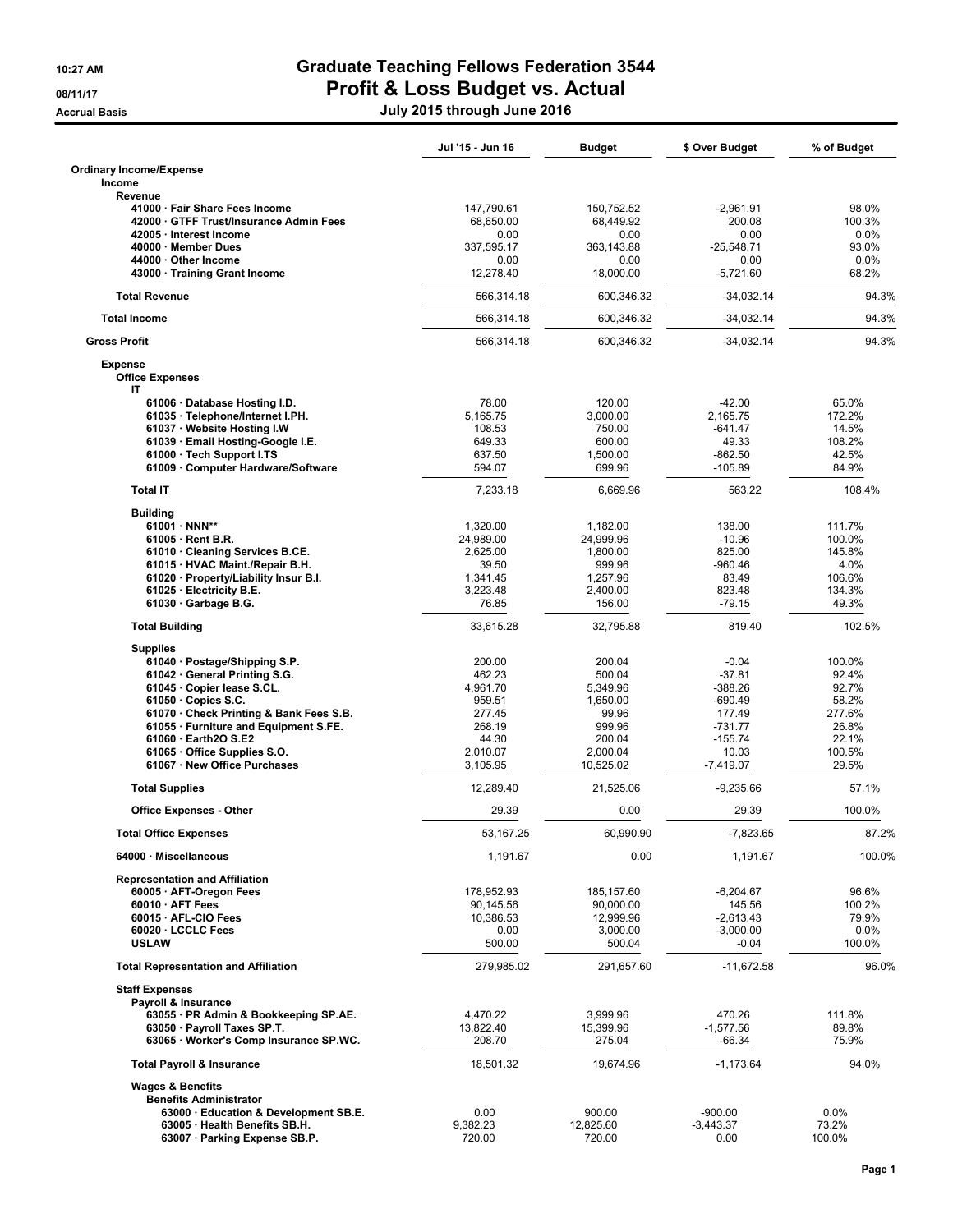## 10:27 AM Graduate Teaching Fellows Federation 3544 **DET THE VILLE ISLES**<br>08/11/17 **Profit & Loss Budget vs. Actual** Accrual Basis **Accrual Basis Accrual Basis July 2015** through June 2016

|                                                                                  | Jul '15 - Jun 16 | <b>Budget</b>        | \$ Over Budget             | % of Budget      |
|----------------------------------------------------------------------------------|------------------|----------------------|----------------------------|------------------|
| 63010 · Transportation Expense SB.T.                                             | 0.00             | 0.00                 | 0.00                       | $0.0\%$          |
| 63011 · Retirement Fund SB.RF.                                                   | 5,688.76         | 4,500.00             | 1,188.76                   | 126.4%           |
| 63015 · Wages SB. W.                                                             | 63,202.61        | 63,500.04            | $-297.43$                  | 99.5%            |
| 63060 · Staff Bonuses SB.B.                                                      | 500.00           | 500.04               | $-0.04$                    | 100.0%           |
| <b>Total Benefits Administrator</b>                                              | 79,493.60        | 82,945.68            | $-3,452.08$                | 95.8%            |
| Organizer                                                                        |                  |                      |                            |                  |
| 63020 · Education & Development SO.E.                                            | 1,395.71         | 1,500.00             | $-104.29$                  | 93.0%            |
| 63025 · Health Benefits SO.H.                                                    | 5,618.91         | 9,384.12             | $-3,765.21$                | 59.9%            |
| 63027 · Parking Expense SO.P.                                                    | 459.50           | 720.00               | $-260.50$                  | 63.8%            |
| 63035 · Conference Travel Stipend SO.CT                                          | 1,642.30         | 3,000.00             | $-1,357.70$                | 54.7%            |
| 63030 · Transportation Expense SO.T.                                             | 0.00             | 0.00                 | 0.00                       | $0.0\%$          |
| 63040 · Retirement Fund SO.RF.                                                   | 0.00             | 5,000.04             | $-5,000.04$                | $0.0\%$          |
| 63045 · Wages SO.W.                                                              | 71,770.94        | 66,840.96            | 4,929.98                   | 107.4%           |
| 63047 · Staff Bonuses SB.O.                                                      | 500.00           | 500.04               | $-0.04$                    | 100.0%           |
| <b>Total Organizer</b>                                                           | 81,387.36        | 86,945.16            | $-5,557.80$                | 93.6%            |
| <b>Total Wages &amp; Benefits</b>                                                | 160,880.96       | 169,890.84           | $-9,009.88$                | 94.7%            |
| <b>Total Staff Expenses</b>                                                      | 179,382.28       | 189,565.80           | $-10, 183.52$              | 94.6%            |
| <b>Union Expenses</b>                                                            |                  |                      |                            |                  |
| <b>Conventions &amp; Conferences</b>                                             |                  |                      |                            |                  |
| 62000 · AFT-Oregon Convention C.AO.                                              | 5,310.21         | 6,000.00             | $-689.79$                  | 88.5%            |
| 62002 · AGEL C.AG.                                                               | 237.20           | 999.96               | $-762.76$                  | 23.7%            |
| 62003 · CGEU C.CG.<br>62004 · Winter/Summer School C.W.                          | 0.00<br>324.17   | 0.00<br>350.04       | 0.00<br>$-25.87$           | $0.0\%$<br>92.6% |
| 62005 · Other Conventions & Confer, C.O.                                         | 1,465.33         | 1,500.00             | $-34.67$                   | 97.7%            |
| <b>Total Conventions &amp; Conferences</b>                                       | 7,336.91         | 8,850.00             | $-1,513.09$                | 82.9%            |
| <b>Union Operations</b>                                                          |                  |                      |                            |                  |
| 62020 · Elections Postage & Print U.EP                                           | 722.21           | 540.00               | 182.21                     | 133.7%           |
| 62025 · General Membership Meetings GMM                                          | 4,790.31         | 5,000.04             | $-209.73$                  | 95.8%            |
| 62030 · Executive Council Meetings U.EC                                          | 2,872.97         | 3,000.00             | $-127.03$                  | 95.8%            |
| 62010 · E-Board U.EB                                                             | 833.19           | 999.96               | $-166.77$                  | 83.3%            |
| 62035 · Meetings, trainings U.M.                                                 | 1,220.57         | 1,200.00             | 20.57                      | 101.7%           |
| 62037 · Under Represented Dept Mtg U.UD                                          | 228.71           | 699.96               | $-471.25$                  | 32.7%            |
| 62015 · Dept Recruitment and Mtgs U.D                                            | 1,055.84         | 1,500.00             | $-444.16$                  | 70.4%            |
| 62017 · Health Care Barbeque U.HC                                                | 1,305.00         | 2,000.04             | $-695.04$                  | 65.2%            |
| 62050 · Member Communications U.MC                                               | 113.34           | 500.04               | -386.70                    | 22.7%            |
| 62055 · Bargaining U.B.                                                          | 221.17           | 750.00               | $-528.83$                  | 29.5%            |
| 62060 · Arbitration/Legal U.L.                                                   | 8,031.25         | 9,999.96             | $-1,968.71$                | 80.3%            |
| 62061 · Accounting Services U.A.                                                 | 20,485.00        | 11,499.96            | 8,985.04                   | 178.1%           |
| 62075 Caucus Funding U.C.                                                        | 432.35           | 1,250.04             | $-817.69$                  | 34.6%            |
| 64010 · Licenses & Fees U.OF                                                     | 50.00            | 50.04                | $-0.04$                    | 99.9%            |
| <b>Political</b>                                                                 | 0.00             | 0.00                 | 0.00                       | $0.0\%$          |
| 62040 · Promotion & Recognition U.PR                                             | 5,332.09         | 6,000.00             | -667.91                    | 88.9%            |
| 62045 · Socials & Celebrations U.SC                                              | 3,117.34         | 3,249.96             | -132.62                    | 95.9%            |
| <b>Total Union Operations</b>                                                    | 50,811.34        | 48,240.00            | 2,571.34                   | 105.3%           |
| <b>Total Union Expenses</b>                                                      | 58,148.25        | 57,090.00            | 1,058.25                   | 101.9%           |
| <b>Donations</b>                                                                 |                  |                      |                            |                  |
| 62065 · Discretionary ContributionsD.D.<br>62070 · Political Contributions D.PC. | 1,863.91         | 2,000.00             | $-136.09$                  | 93.2%            |
| 60025 · ESSN D.E.                                                                | 0.00<br>0.00     | 1,000.00<br>1,500.00 | $-1,000.00$<br>$-1,500.00$ | 0.0%<br>0.0%     |
| 60000 · Pride At Work D.PW                                                       | 0.00             | 500.04               | $-500.04$                  | 0.0%             |
| <b>Total Donations</b>                                                           | 1,863.91         | 5,000.04             | $-3,136.13$                | 37.3%            |
| 66000 · Payroll Expenses                                                         | 0.00             |                      |                            |                  |
| 65000 · Depreciation & Amortization                                              | 405.00           |                      |                            |                  |
| <b>Total Expense</b>                                                             | 574,143.38       | 604,304.34           | $-30,160.96$               | 95.0%            |
| <b>Net Ordinary Income</b>                                                       | $-7,829.20$      | $-3,958.02$          | $-3,871.18$                | 197.8%           |
| Other Income/Expense                                                             |                  |                      |                            |                  |
| Other Income                                                                     |                  |                      |                            |                  |
| Strike                                                                           | 0.00             | 0.00                 | 0.00                       | 0.0%             |
| <b>Strike Donations</b>                                                          | 450.00           |                      |                            |                  |
| <b>Total Other Income</b>                                                        | 450.00           | 0.00                 | 450.00                     | 100.0%           |
| Net Other Income                                                                 | 450.00           | 0.00                 | 450.00                     | 100.0%           |